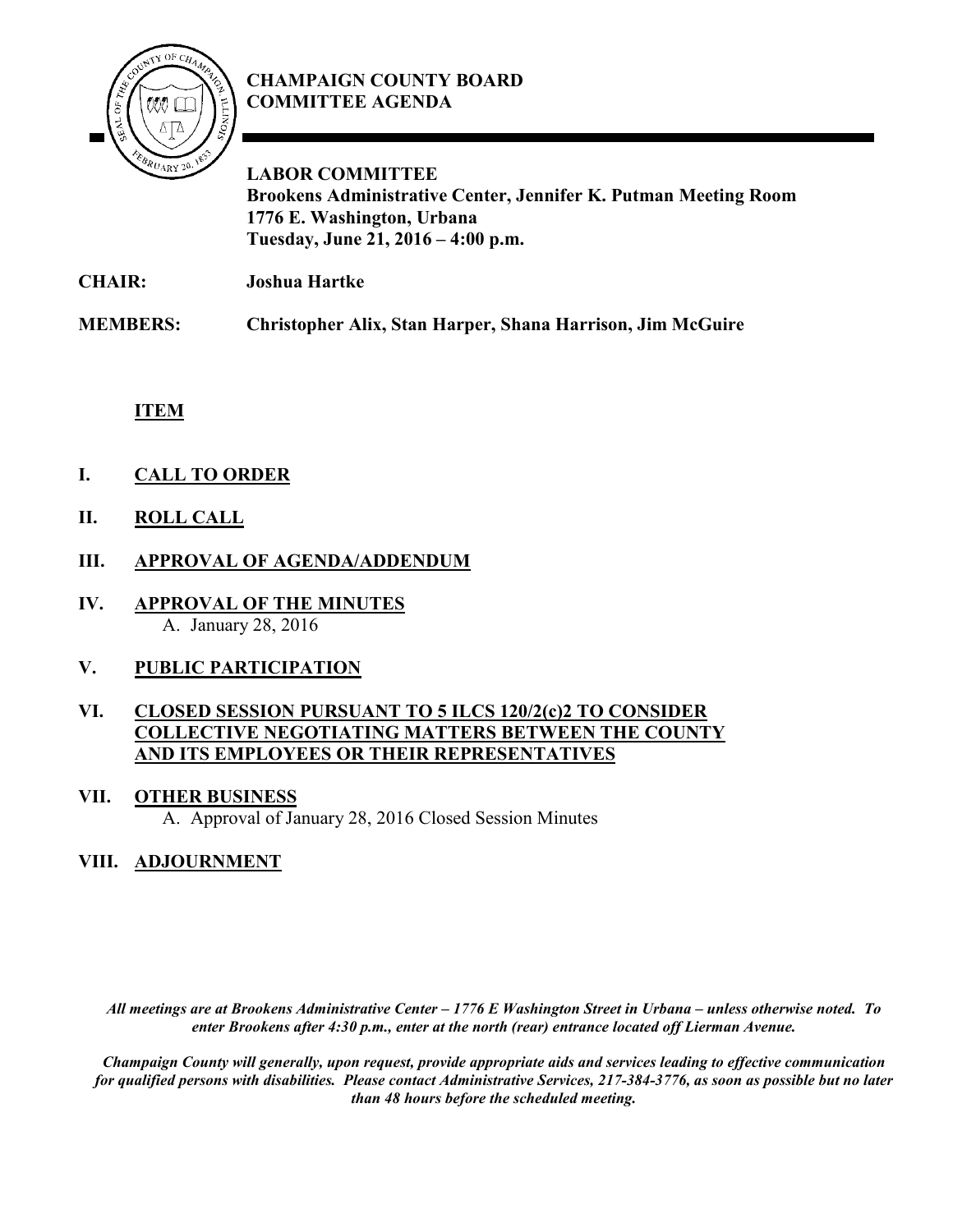| <b>LABOR COMMITTEE</b><br>Thursday, January 28, 2016<br>Brookens Administrative Center, Jennifer K. Putman Meeting Room<br>1776 E. Washington St., Urbana |                                                                                                                                                            |
|-----------------------------------------------------------------------------------------------------------------------------------------------------------|------------------------------------------------------------------------------------------------------------------------------------------------------------|
| <b>MEMBERS PRESENT:</b>                                                                                                                                   | Joshua Hartke (Chair), Christopher Alix, Stan Harper,<br>Shana Harrison, Jim McGuire                                                                       |
| <b>MEMBERS ABSENT:</b>                                                                                                                                    | None                                                                                                                                                       |
| <b>OTHERS PRESENT:</b>                                                                                                                                    | Deb Busey (County Administrator), John Farney (Auditor), Tami Og-<br>den (Deputy County Administrator/Finance), Kay Rhodes (Administra-<br>tive Assistant) |
| <b>Call to Order</b>                                                                                                                                      |                                                                                                                                                            |
|                                                                                                                                                           | Hartke called the meeting to order at 5:00 p.m.                                                                                                            |
| <b>Roll Call</b>                                                                                                                                          |                                                                                                                                                            |
|                                                                                                                                                           | Alix, Harper, Harrison, and Hartke were present, establishing the presence of a quorum.                                                                    |
| <b>Approval of Agenda/Addendum</b>                                                                                                                        |                                                                                                                                                            |
|                                                                                                                                                           | <b>MOTION</b> by Alix to approve the agenda; seconded by Harper. <b>Motion carried with unani-</b>                                                         |
| mous support.                                                                                                                                             |                                                                                                                                                            |
| <b>Approval of Minutes</b>                                                                                                                                |                                                                                                                                                            |
| Motion carried with unanimous support.                                                                                                                    | <b>MOTION</b> by Harrison to approve the minutes of November 30, 2015; seconded by Harper.                                                                 |
|                                                                                                                                                           |                                                                                                                                                            |
| McGuire entered the meeting at 5:01 p.m.                                                                                                                  |                                                                                                                                                            |
| <b>Public Participation</b>                                                                                                                               |                                                                                                                                                            |